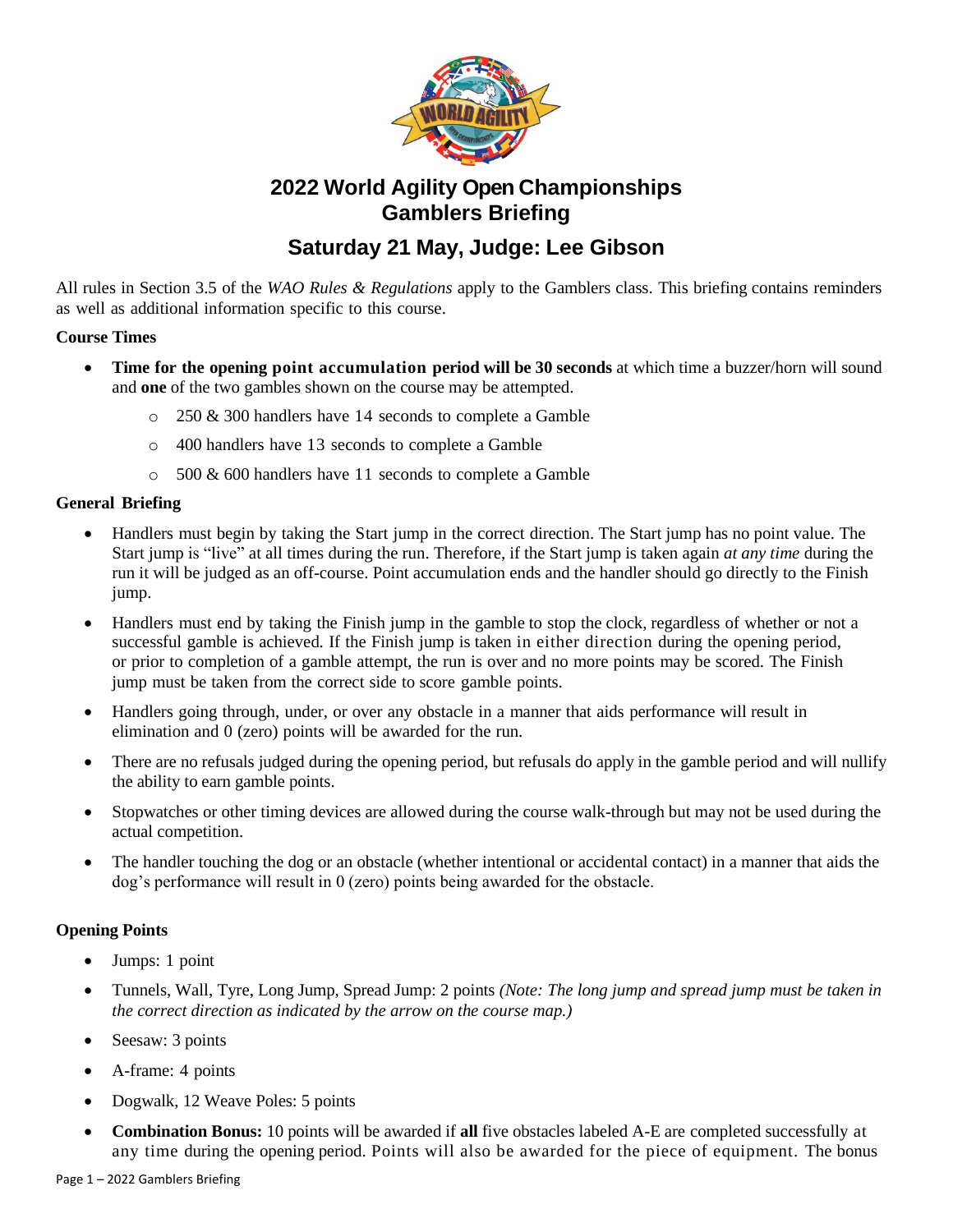can only be earned once, but each of the individual obstacles can be scored twice.

#### **Gamble Points**

Either gamble may be attempted after the buzzer/horn. To earn points, the gamble obstacles must be done in the order specified below, negotiated correctly and completed within the time specified at the beginning of the briefing.

- **Gamble #1 = 10 Points:** Complete obstacles labeled 1-4 with white circles.
- **Gamble #2 = 20 Points:** Complete obstacles labeled 1-5 with white squares.
- It will be stated on the course map if there is a handler restriction line for one or both Gambles.

#### **30-Second Opening Period Notes**

- Each obstacle (including a gamble obstacle) may be completed successfully for points 2 (two) times during the opening period. If an obstacle is completed successfully more than twice, no further points are awarded, but no penalty will be incurred unless you are deemed to be "loitering" at end of the opening period.
- If an attempt at an obstacle is successful, the judge will call out the value or number of the obstacle. If an attempt is unsuccessful, the judge will call out "No" or "Zero" and the obstacle may be re-attempted immediately if the handler desires.
- No obstacle may be taken twice consecutively (one time immediately followed by another), unless the first attempt was unsuccessful for contacts or weaves. For example, if a dog does the A-frame successfully and then immediately re-attempts it, no points will be earned for the second attempt even if the dog performs the Aframe correctly—the dog must attempt a different obstacle before re-attempting the A-frame for points. An attempt is defined as completing another obstacle or passing through the wings of a jump or frame of the tyre. If a dog misses a contact zone and judge calls "No" or "Zero", then he may immediately re-attempt the obstacle in either direction.
- No two (2) contact obstacles may be taken consecutively; that is, a contact may not be followed by another contact. For example, if a dog takes the dogwalk and then the A-frame, no points will be earned for the A-frame. Contact to weaves will be allowed.
- If a dog takes *any* two (2) gamble obstacles in the *same* gamble in succession (one after the other) during the opening period, he will receive points for those obstacles, but will be ineligible to earn points for the gamble, even if he completes it successfully. If the two gambles have different obstacles, then if the dog takes consecutive obstacles from one gamble in the opening, he may still attempt the other gamble in closing and be awarded the points if he completes it successfully. Handlers may, however, do the *same* gamble obstacle 2 (two) times successfully for points during the opening without negating their opportunity to earn points for a successful gamble. They may also do 1 (one) obstacle in gamble #1 followed by 1 (one) obstacle in gamble #2, or vice versa.
- Jump bars will not be reset during a run; therefore, if a bar is knocked on the first attempt at a jump, that jump will be unavailable for scoring points. This applies as well to the Long Jump, Wall and Tyre.
- If a gamble jump is attempted during the opening period and the bar is knocked, it will not be replaced; therefore, no gamble using that jump will be awarded. The handler should continue to accumulate points on the course until the buzzer/horn sounds to end the opening period. At that time the handler should proceed to the Finish jump as quickly as possible. There will be no penalty if the dog takes additional obstacles, including running through the weave poles, en route to the Finish jump.
- If a dog is performing an obstacle when the buzzer/horn sounds to end the opening period, points will be awarded only **if** the obstacle has been **completed.** Completing an obstacle is the point at which it is no longer possible for the dog to fault the obstacle (e.g., landing for jumps, front feet on the ground after having touched the contact zone with at least one foot, front feet out of a tunnel, head past the last weave pole).
- When the whistle blows or the horn sounds to signify the end of the opening period, if a dog is in the process of negotiating an obstacle, which is also obstacle 1 in any gamble, but has not completed it, they will not score points for the opening section. In addition, because the obstacle has been started before the whistle or horn sounds, it must be repeated if the handler wishes to try and attempt that gamble.